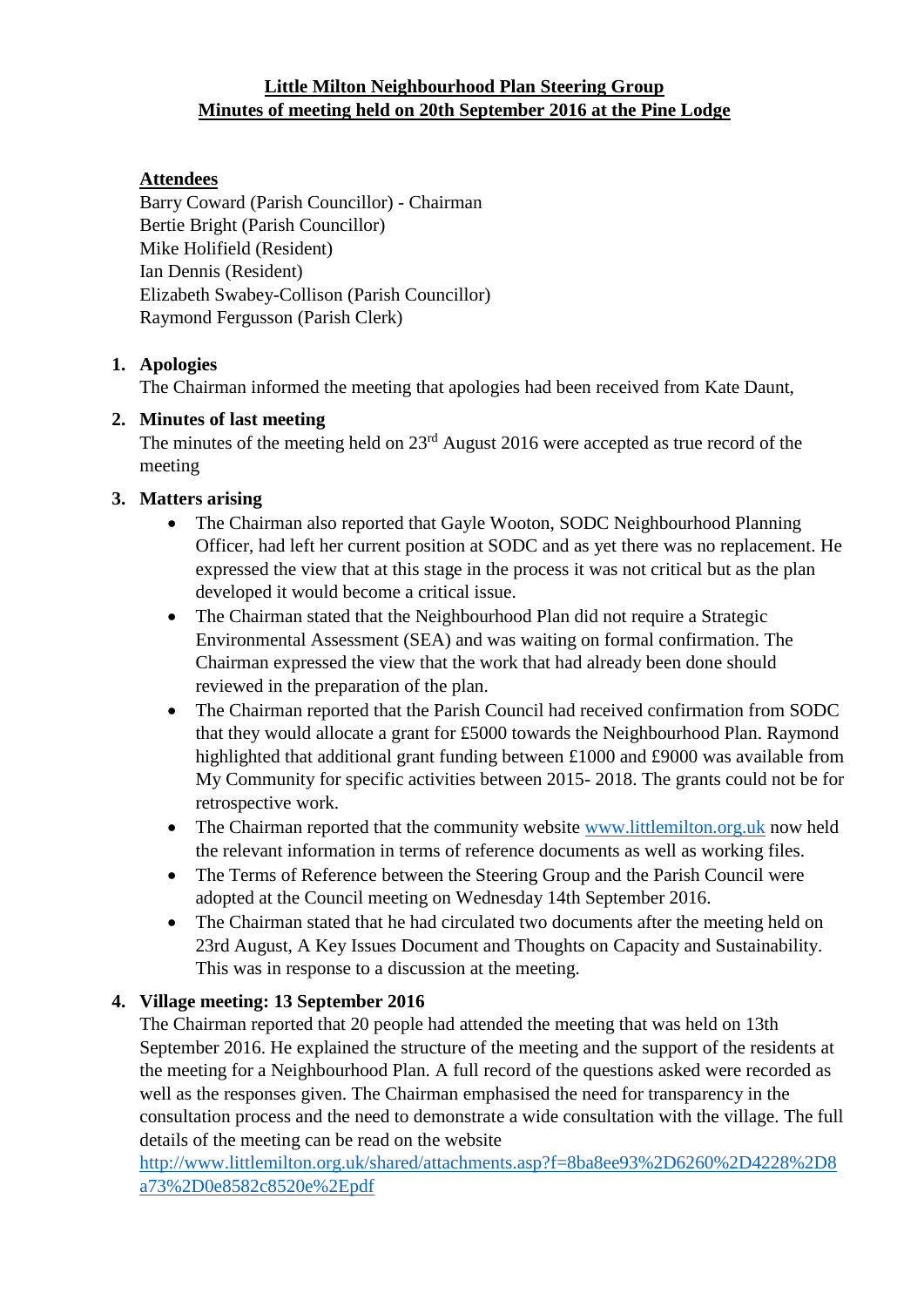### **5. Village survey**

The Chairman reported that he and Kate had produced a first draft of the village survey and that it had been circulated to members of the steering group. He also reported back on the meeting that he and Raymond had with Simon Purfield of Stratford and Avon District Council who was a member of the Consultation & Insight Unit that provides a market research service to other public bodies. It was emphasised that processing the village surveys by an independent body was important to reassure the integrity of the process. The key points from the meeting were:-

- Review and comment of the structure of the questions proposed
- **Ensure that the completeness of the question to ensure to meet the expectations of the** external examination
- Preparation and printing of questionnaires and delivery to customer
- The timetable of the process should be 6 weeks post agreed questionnaire
- **Production of headline analysis followed by full report**
- All source documents held by Stratford DC
- The early indication is a cost of between £1400 and £1600

The Meeting agreed to support using Stratford District Council to produce the village questionnaire.

There was a discussion on the first draft document and a number of questions were asked about the significance of some questions. The Chairman stated that an updated questionnaire would be circulated  $2/3$  days before the next meeting ( $5<sup>th</sup>$  October) to allow a full review of the questionnaire to allow any feedback by members not attending the meeting.

#### **6. Schedule of meetings**

The following dates and venues were agreed

| Wednesday | October $5th$            | 29 Chiltern View        |
|-----------|--------------------------|-------------------------|
| Tuesday   | October 18 <sup>th</sup> | 27 Chiltern View        |
| Tuesday   | November $1st$           | <b>TRA</b>              |
| Wednesday | November $16th$          | <b>Greystone Stores</b> |

### **7. Consultation to determine plans, plus capacity and infra-structure factors**

The Chairman explained that there was need to consult with a number of groups to determine their future development plans on potential land use within the village as well as to determine the impact on the infra-structure of any future developments. The following structure was agreed:-

| <b>Little Milton School</b> | Ian Dennis                     |
|-----------------------------|--------------------------------|
| <b>Local Farms</b>          | Mike Holifield                 |
| <b>BBOWT</b>                | Barry Coward/Raymond Fergusson |
| Thames Water                | Barry Coward/Raymond Ferguson  |
| Little Milton Shop          | Bertie Bright                  |
| <b>Morgan Associates</b>    | Bertie Bright                  |
| <b>Housing Associations</b> | <b>Barry Coward</b>            |
| The Lamb                    | Elizabeth Swabey-Collison      |
| Warren Barn                 | Mike Holifield                 |
| BT Openreach/SSE            | Raymond Fergusson              |
| Morland House?              | <b>Barry Coward</b>            |
|                             |                                |